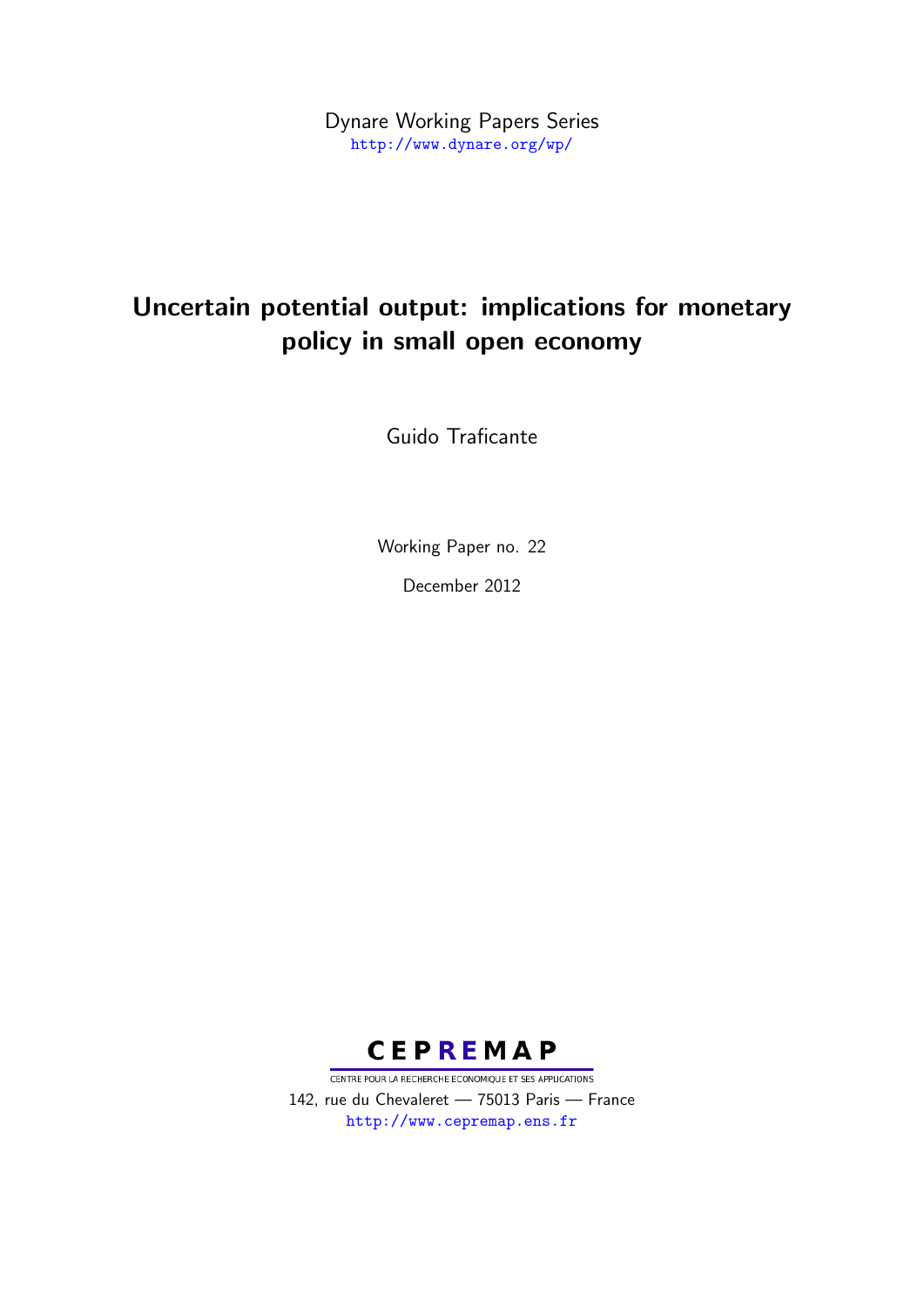# Uncertain potential output: implications for monetary policy in small open economy <sup>∗</sup>

Guido Traficante†

January 2012 Under revision, please do not quote!!!

#### Abstract

A huge literature analyzes the performance of simple rules in closedeconomy models when the policy-maker observes only a noisy measure of the state of the economy. This paper extends the analysis to a smallopen economy new keynesian model. Passing from a closed-economy model to an open-economy one, there is another simple policy rule available to the central bank, namely the exchange rate peg. Hence, evaluating the performance of simple rules allows us to assess if the choice of the exchange rate regime depends on the uncertainty about the true state of the economy. Evaluating the conduct of monetary policy in terms of a Taylor rule, this paper shows that not reacting to the exchange rate yields better outcomes in terms of a standard loss function and quantifies for which parameter configuration in terms of the reaction to the exchange rate and the domestic inflation rate, the fixed exchange rate regime is to be preferred. The analysis is done both with complete and with incomplete information.

Keywords: Small open economy; Exchange rate regime; Monetary policy rules; Uncertainty

JEL: E52; F31

<sup>∗</sup>This paper previously circulated with the title "Choosing the exchange rate system with incomplete information". The very first version of the paper was written while I was visiting the department of economics at the University of California Santa Cruz. I am grateful for the department's hospitality. I thank , Daniel Beltran, Helde Berger, Giorgio Di Giorgio, Mathias Hoffmann, Federico Ravenna Abhijit Sen Gupta and Carl Walsh for their insightful comments. Any remaining errors are, of course, my sole responsibility.

<sup>&</sup>lt;sup>†</sup>Università Europea di Roma and LUISS Guido Carli University. Address for correspondence: viale Romania 32 00197 Rome, Italy. Email[:gtraficante@luiss.it](mailto:gtraficante@luiss.it)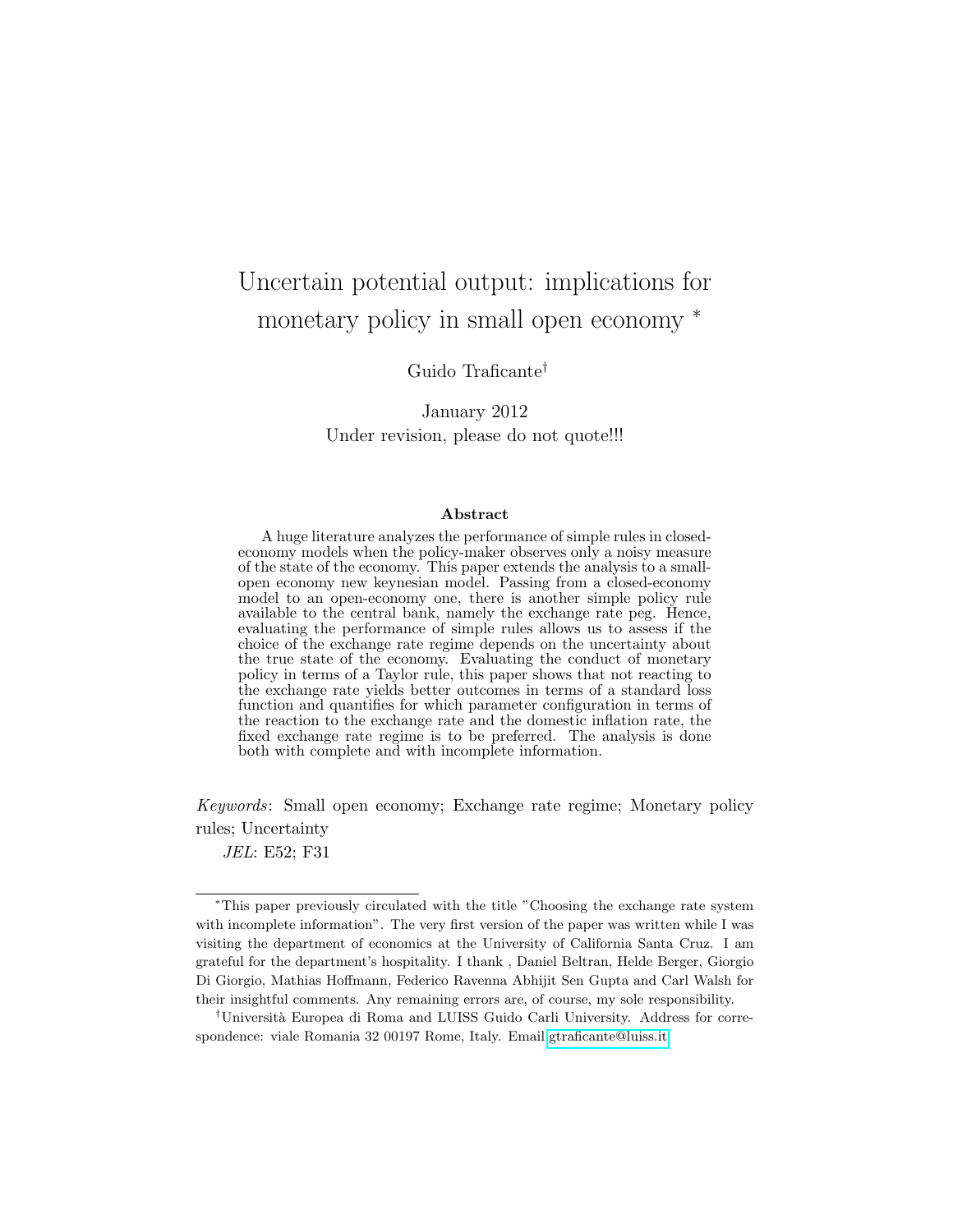### 1 Introduction

In open economy macroeconomics the central bank has to decide whether pegging the exchange rate or letting it float. Economic history gives us several examples of these two extreme policy arrangements, together with managed floating systems. A seminal paper by Giavazzi and Pagano (1988) shows that fixed exchange rate dominates the other alternative policies because an inflation-prone country can borrow credibility from a central bank who credibly aims at stabilizing prices. To that extent, "tying central bank's hands" allows to reach a stable inflation. More recently, Ravenna  $(2011)$ shows that a fixed exchange rate can be an optimal choice even if a policymaker could commit to the first-best monetary policy whenever the private sector's beliefs are not consistent with the central bank's dependability.

The new-Keynesian open economy models have provided us with a microfounded, dynamic, stochastic and general equilibrium model such that monetary policy does have real effects. In particular, Clarida et al. (2001, 2002) and Gal´ı and Monacelli (2005) highlighted the analogy between a new Keynesian model in closed and in open economy. As pointed out by Galí and Monacelli, however, the derivation of a welfare-based loss function in a small-open economy model is possible only under a particular calibration. Following this *ad hoc* calibration, Galí and Monacelli prove that an exchange rate peg is worse in welfare terms than a floating regime because it limits the possibility of influencing the terms of trade in a way beneficial to domestic consumers. De Paoli (2009) derives a more general welfare criterion for a small-open economy, showing that the optimal policy in a small open economy is not isomorphic to a closed economy and does not prescribe a pure floating exchange rate regime. Domestic inflation targeting, in fact, is optimal only under a particular parameterization, where the unique relevant distortion in the economy is price stickiness

In this paper, using a small-open economy model like the one in Galí and Monacelli, but with a parameterization such that the model is not isomorphic to a closed-economy counterpart, I will try to assess the performance of a fixed versus a floating exchange rate system in the case of complete information and relaxing the latter assumption. The existing literature focuses mainly on the effects of uncertainty in closed economy: This paper tries to analyze this issue in open economy, where there exist several sources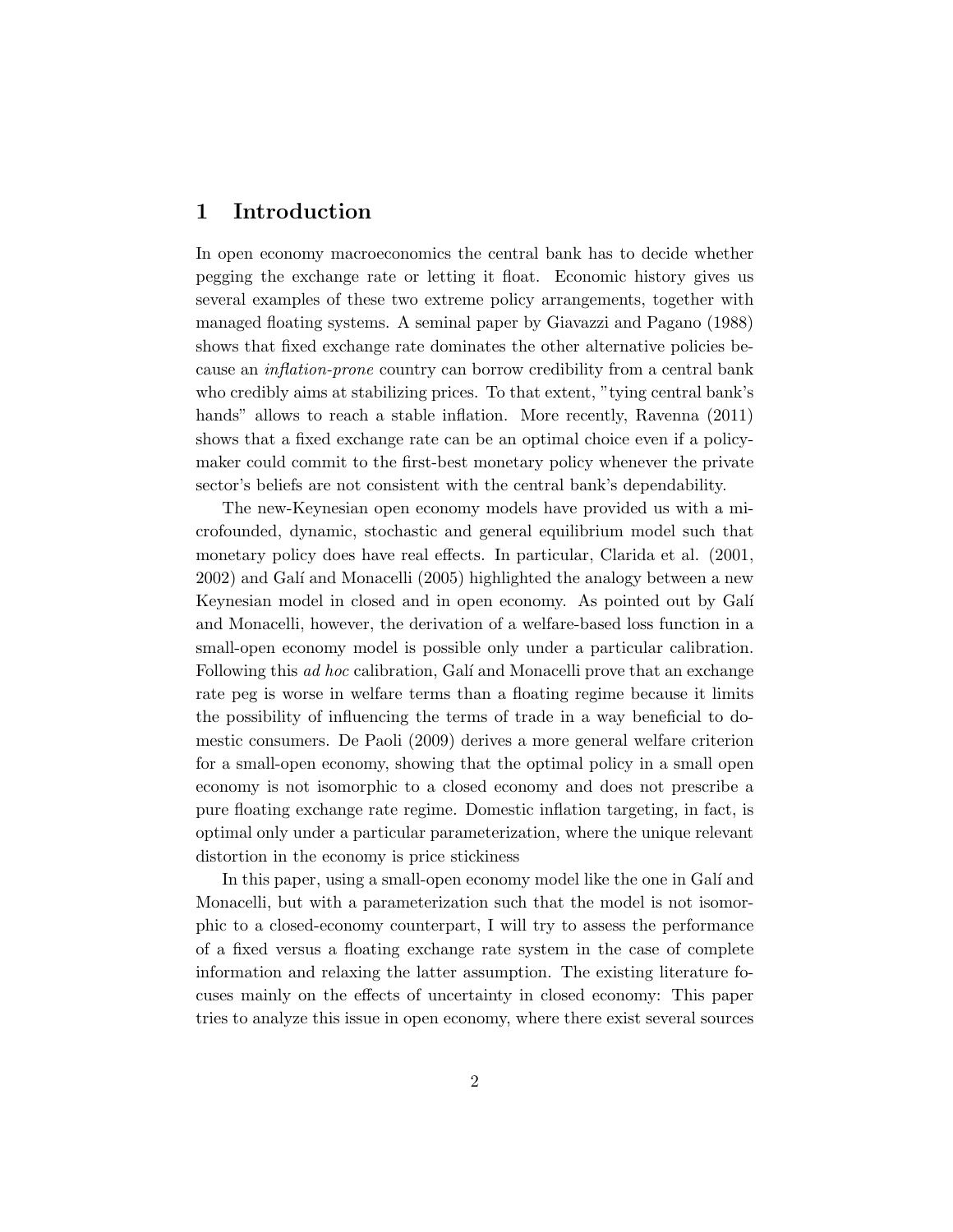of uncertainty, originating in the domestic economy or in other countries.

A very influent contribution about the effects of uncertainty on monetary policy is due to Brainard (1967). Brainard studies the so called multiplicative uncertainty, i.e. when the policymaker is unaware about the true size of the structural coefficients, hence on the impact monetary policy has on the economy. He finds that in case of uncertainty about the magnitude with which policy choices affect aggregate demand and inflation it is optimal to move the policy instrument by a smaller amount than in the case of no uncertainty. Recently, several papers have studied how to neutralize the effects of uncertainty in the conduct of monetary policy making. Söderström (2002) shows that the uncertainty about the dynamics of inflation leads to aggressive policy rules. In a scenario of model and data uncertainty, Rudebusch(2002) rejects the robustness of simple rules that include a response to nominal output growth.

The latter papers consider the case in which the policymaker has a single reference model while the true economy lies within a specified neighborhood of the reference model. Another way of modeling uncertainty was developed by Levin and Williams (2003), who look for a robust rule, described as a rule able to perform relatively well among the different competing models which can describe the economy.

The way in which we model uncertainty is different from the approaches described above and refers to recent work by Svensson and Woodford (2003), Ehrmann and Smets (2003) and Gerali and Lippi (2002) among the others. The source of uncertainty is the impossibility of observing all the state variables of the economic system without a measurement error. The policymaker can observe directly only a subset of variables, while the ones which are not observable are estimated through Kalman filtering. Therefore, with a noisy information set, the policy-maker is called to estimate the state of the economy before implementing his policy. In closed economy models, the presence of noisy information is often a rationale for cautious policies<sup>[1](#page-3-0)</sup>. Does this principle extend to the open-economy models? Among the simple rules available in open economy, there is of course the possibility of pegging the exchange rate. Hence, should a central bank with incomplete information tie his hands? The main results of the paper are two. First of all, the Taylor rule that performs better does not include a term in the exchange

<span id="page-3-0"></span><sup>&</sup>lt;sup>1</sup>See, for example, Ehrmann and Smets (2003) and several contributions by Orphanides.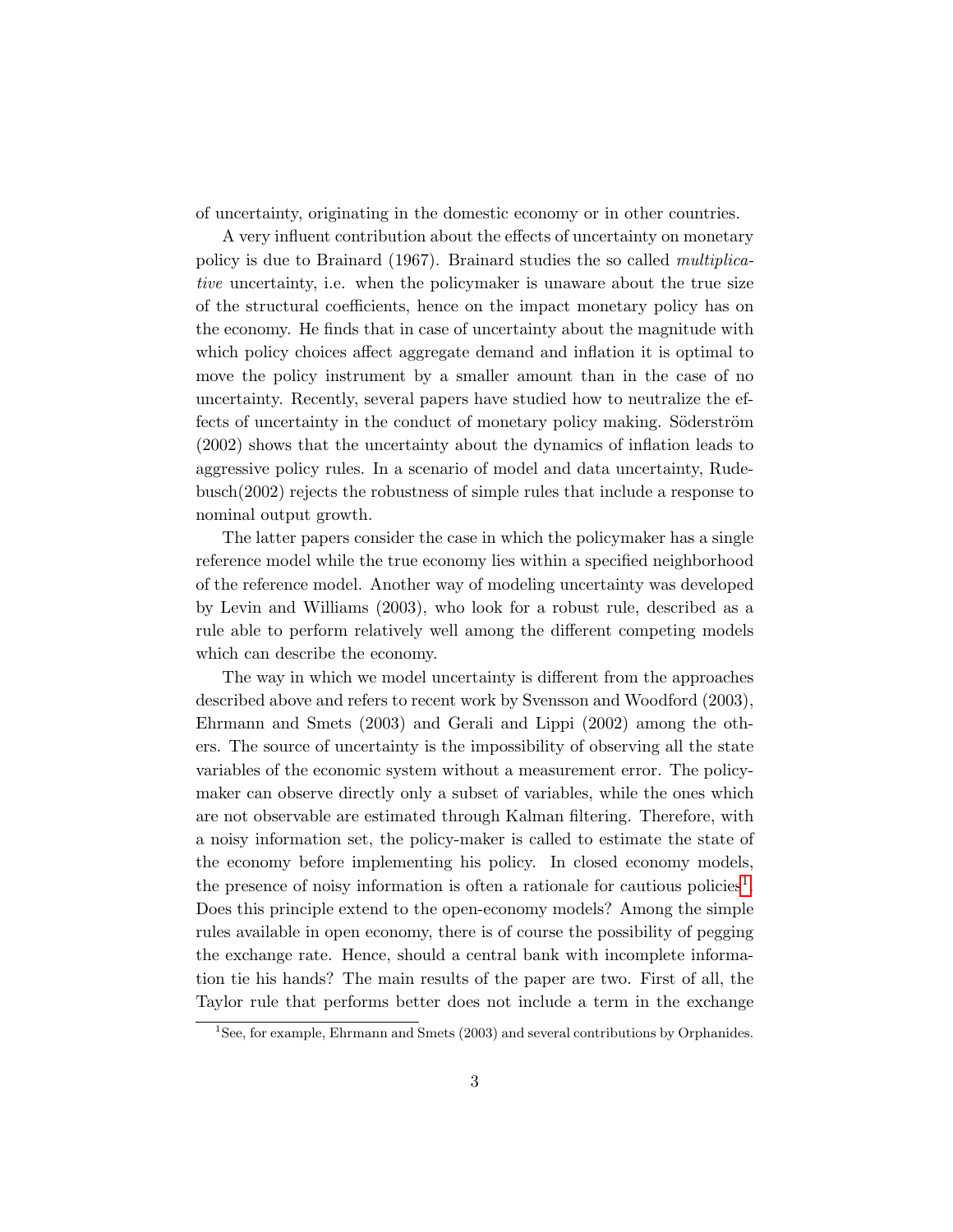rate. Second, both under complete and incomplete information, there exists a parameter combination in the policy coefficients such that the exchange rate peg performs well or better than an independent monetary policy

The paper is organized as follows. Section 2 describes briefly the smallopen economy mode. In section 3 the monetary policy is modeled, while section 4 provides a numerical evaluation of monetary policy rules under complete and incomplete information. Section 5 concludes.

### 2 The model

The small open economy is modeled as in Galí and Monacelli (2005, GM henceforth). Therefore, I will present the log-linearised model, before focusing on the main contribution of the paper about the signal-extraction problem in open economy. The model consists of a continuum of firms in the interval [0,1], a representative household and a monetary authority. All agents are infinitely lived and there are two sources of nominal rigidities: 1) price setting  $\hat{a}$  la Calvo; 2)monopolistic competition. I denote with an asterisk all the variables referred to the world economy. The equilibrium relationships are a IS schedule, a new Keynesian Phillips curve and the uncovered interest parity respectively. There is home bias in preferences and it is inversely related to the parameter  $\alpha \in [0, 1]$ . Parameter  $\eta > 0$  measures the substitutability between domestic and foreign goods. The IS schedule reads as

$$
y_t = E_t y_{t+1} - \frac{1}{\sigma_a} (i_t - E_t \pi_{H,t+1}) + \alpha \Theta(\rho_y - 1) y_t^*
$$
 (1)

<span id="page-4-1"></span>where  $\sigma_a \equiv \frac{\sigma}{1-\alpha+\alpha\omega}$ ,  $\omega \equiv \sigma + (1-\alpha)(\sigma\eta-1)$ , and  $\Theta \equiv (1-\alpha)(\sigma\eta-1) = \omega-\sigma$ .

The new Keynesian Phillps curve is expressed in terms of domestic inflation

<span id="page-4-0"></span>
$$
\pi_{H,t} = \beta E_t \pi_{H,t+1} + \kappa_a x_t + \xi_t \tag{2}
$$

where  $\kappa_a \equiv \lambda (\sigma_a + \varphi)$ ,  $x_t$  is the output gap (defined below), and  $\xi_t$  is a first-order autoregressive cost-push shock.

Being in a small open economy model, the potential output  $\overline{y}_t$  will be affected by domestic and foreign variables,

$$
\overline{y}_t = \frac{1+\varphi}{\varphi+\sigma_a} a_t + \alpha \Psi y_t^* \quad \Psi \equiv -\frac{\Theta \sigma_a}{\sigma_a+\varphi} \tag{3}
$$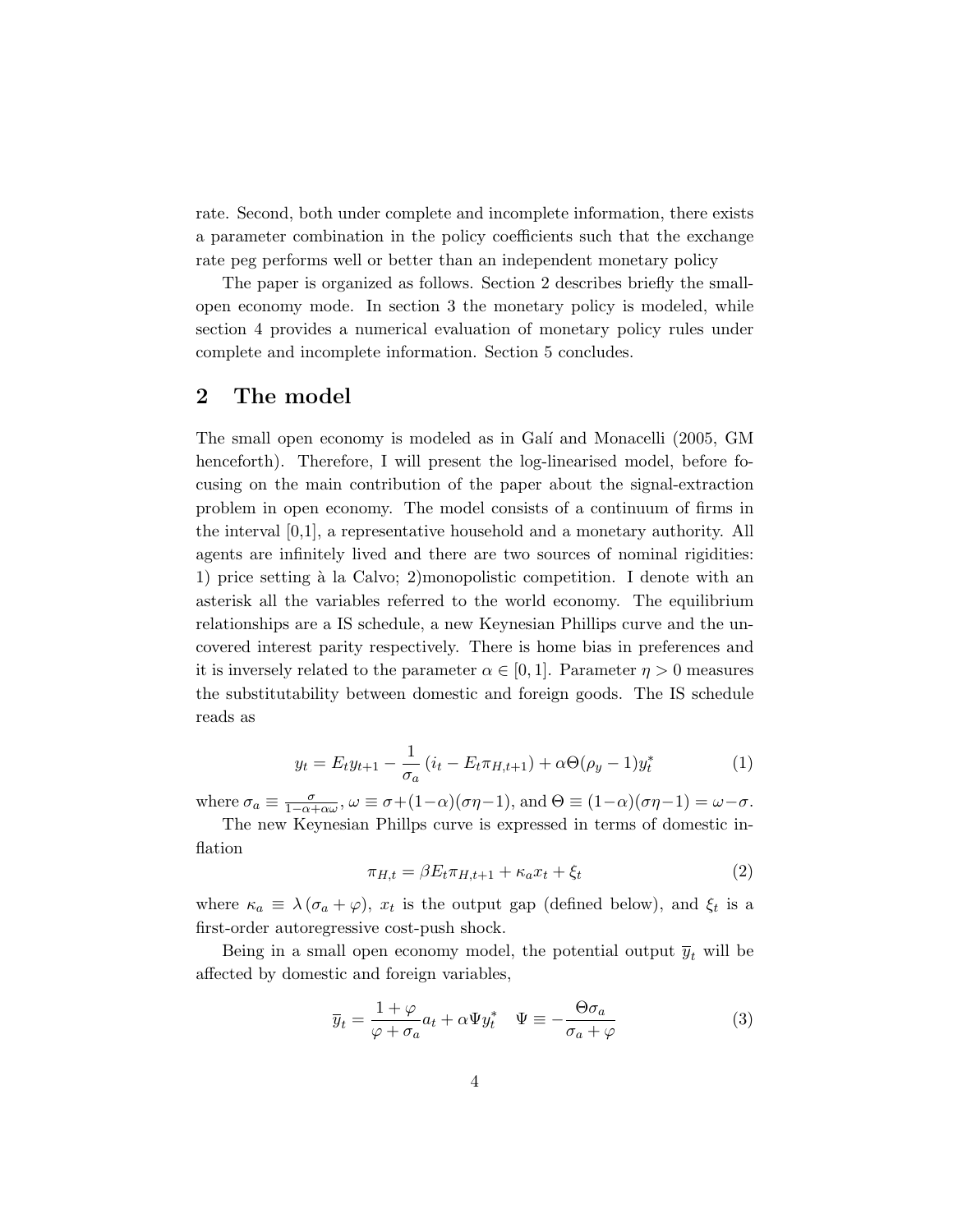As equation [\(3\)](#page-4-0) shows, in open economy, the policy-maker should take into account a wider number of shocks to estimate potential output

Finally, under the assumption of complete international financial markets, the uncovered interest parity condition must hold and the expected variation of the exchange rate between t and  $t + 1$  is related to the interest rate differential  $(r_t \text{ compared with } r_t^*)$ :

<span id="page-5-3"></span><span id="page-5-0"></span>
$$
i_t - i_t^* = E_t \Delta e_{t+1} \tag{4}
$$

#### 3 Monetary policy

The performance of alternative policy rules is assessed by assuming that the central bank's objective function is a standard quadratic loss function depending on the output gap and domestic inflation:

$$
\mathcal{L}_t = \frac{1}{2} \left[ \text{var}\left(\pi_{H,t}\right) + 0.5 \text{var}\left(x_t\right) \right] \tag{5}
$$

The monetary authority minimizes the loss function [\(5\)](#page-5-0) choosing a policy within the family of simple linear policy rules:

<span id="page-5-2"></span>
$$
i_t = \omega_\pi \pi_{H,t} + \omega_x x_t + \omega_e \Delta e_t \tag{6}
$$

The reaction to domestic inflation and the variation of the exchange rate are related:  $\omega_{\pi} \in [0, 2]$  and  $\omega_e \in [0, 1]$ . Following Ravenna (2011),  $\omega_e =$  $[\max(\omega_{\pi}) - \omega_{\pi}]/2$ , hence policies that place a lower weight on the inflation target also place a higher weight on the exchange rate target<sup>[2](#page-5-1)</sup>. When  $\omega_{\pi} \rightarrow$ 0, the central bank's monetary policy regime is close to an exchange rate peg. The model is solved by plugging the interest rate rule  $(6)$  into  $(1)$  -  $(4)$ .

In the baseline case of complete information the agents and the central bank observe current output, the exchange rate and domestic inflation, as well as potential output. With complete information set, it is possible to understand in real time which shock is hitting the economy.

In the alternative scenario, information is incomplete: the central bank and the private sector observe observe current output and inflation but they do not observe potential output directly. As a consequence, they will face a

<span id="page-5-1"></span><sup>&</sup>lt;sup>2</sup>This parameterization of policy coefficients ensures local uniqueness of the equilibrium. The two policy coefficients are inversely related:  $\omega_e = \frac{2-\omega_{\pi}}{2}$ .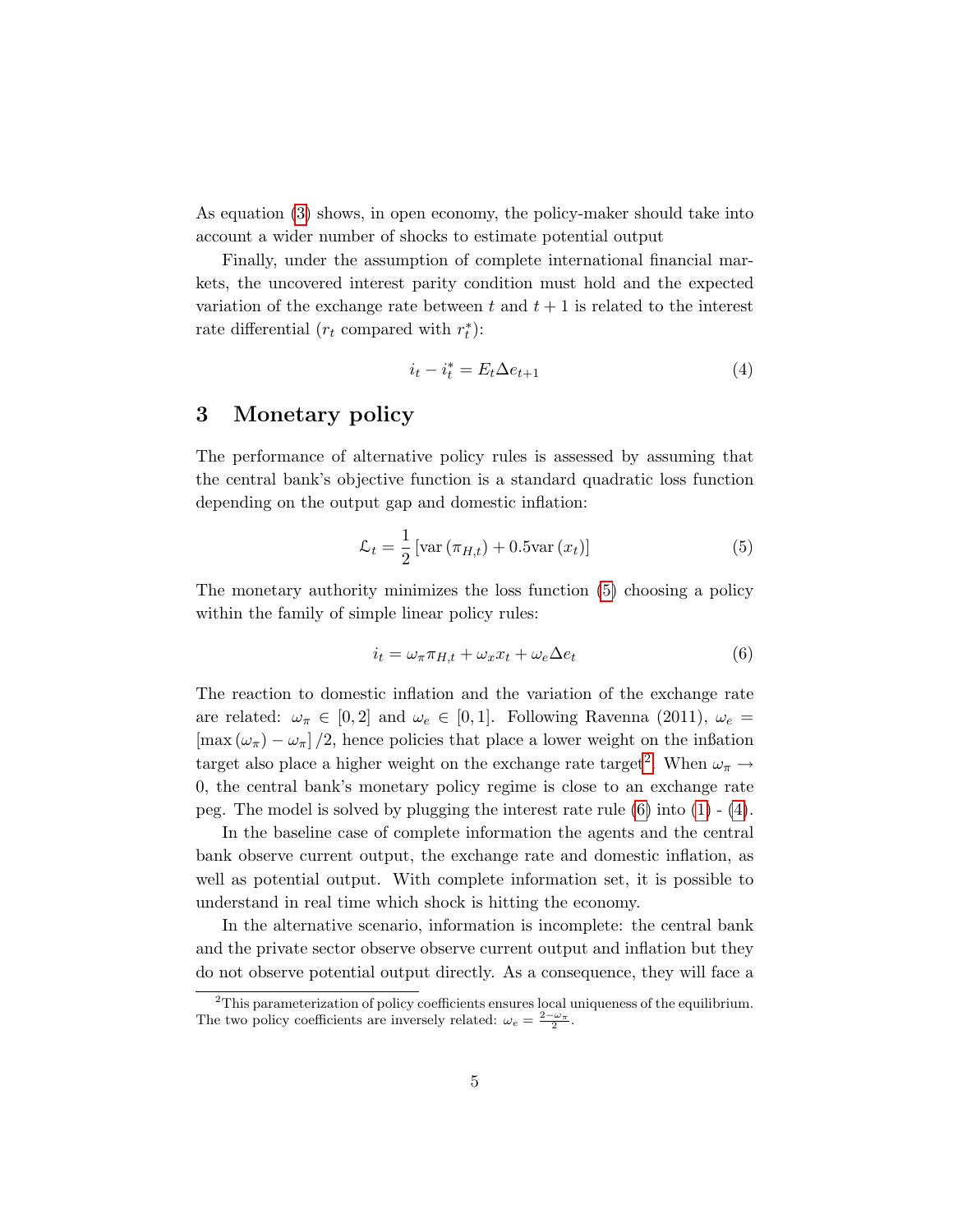signal extraction problem in trying to distinguish cost-push shocks from productivity shocks and foreign output shocks. From the IS equation it emerges that the central bank and the private sector will be able to estimate the shock to foreign output perfectly. However, if we look at the inflation dynamics, they will face a signal extraction problem in trying to distinguish cost-push shocks from productivity and foreign output shocks. The impossibility of distinguishing which shock is hitting the economy gives rise to output gap uncertainty. Being in open economy, output gap uncertainty deals also with foreign output: the smaller  $\alpha$ , the higher the home bias and the less foreign output contributes to the determination of potential output<sup>[3](#page-6-0)</sup>.

It is possible to summarize the economy with the following state-space form:

$$
\begin{bmatrix} X_{t+1} \\ x_{t+1|t} \end{bmatrix} = A^1 \begin{bmatrix} X_t \\ x_t \end{bmatrix} + A^2 \begin{bmatrix} X_{t|t} \\ x_{t|t} \end{bmatrix} + Bi_t + C_u u_{t+1} \tag{7}
$$

where  $X_t$  is a vector containing the predetermined variables,  $a_t$ ,  $\xi_t$ ,  $y_t^*$  and  $r_t^*$ ,  $x_t$  is a vector containing the forward-looking variables  $e_t$ ,  $y_t$  and  $\pi_{H,t}$ .  $i_t$ is the policy instrument and, finally,  $u_{t+1}$  is a composite vector of structural  $\sqrt{ }$  $\varepsilon_{t+1}$ 1

shocks  $\Big\}$  $\xi_{t+1}$  $\eta_{t+1}$ with covariance matrix given by  $\Sigma_u$ .  $A^1, A^2, B, C_u$  are

matrices of appropriate dimensions.[4](#page-6-1)

As [\(5\)](#page-5-0) tells us, the period loss function is a quadratic form of the goal variables  $Y_t$  in which W is a positive-semidefinite weight matrix:

$$
Y_t = C^1 \left[ \begin{array}{c} X_t \\ x_t \end{array} \right] + C^2 \left[ \begin{array}{c} X_{t|t} \\ x_{t|t} \end{array} \right] + C_r r_t \tag{8}
$$

so that the policy maker aims at minimizing the loss function  $L_t \equiv Y_t^t W Y_t$ .

The third block to close the system provides us with the measurement equation:

$$
Z_t = D^1 \left[ \begin{array}{c} X_t \\ x_t \end{array} \right] + D^2 \left[ \begin{array}{c} X_{t|t} \\ x_{t|t} \end{array} \right] + \left[ \begin{array}{c} v_t \\ v_t \end{array} \right] \tag{9}
$$

<span id="page-6-0"></span><sup>&</sup>lt;sup>3</sup>More in detail,  $\alpha = 1$  means that there is not any home bias in preferences,  $\Theta = \Psi = 0$ and foreign output do not affect domestic output and inflation. Another case in which domestic output and inflation are not affected by foreign output can be obtained by imposing (as in GM)  $\sigma = \eta = 1$ .

<span id="page-6-1"></span><sup>&</sup>lt;sup>4</sup>Henceforth, all the matrices introduced will be known conformable matrices.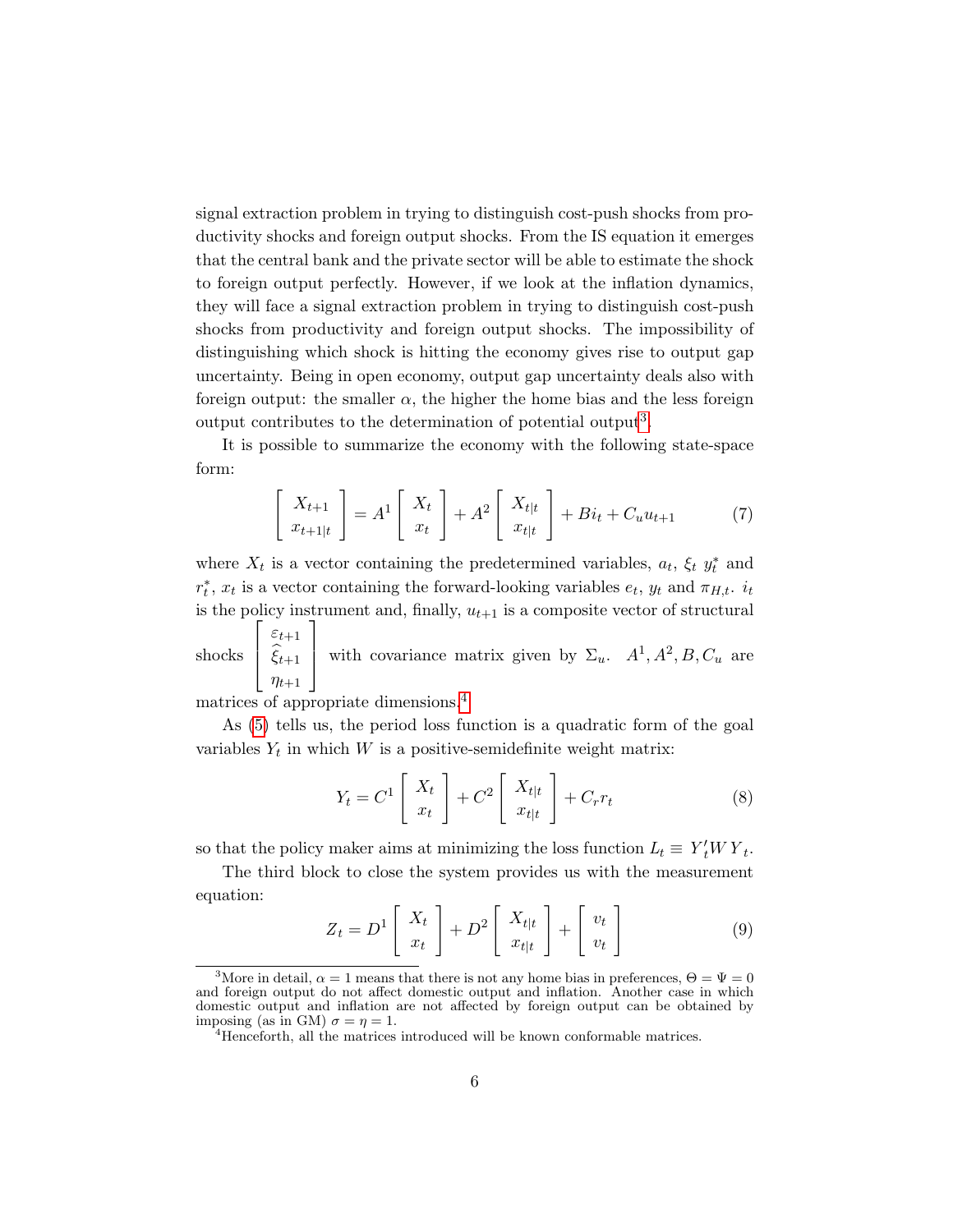where  $D^2 = 0$ , the matrix  $D^1$  selects the observables  $y_t$  and  $\pi_{H,t}$  which can be observed; finally, the vector  $v_t$  is an iid stochastic vector of measurement error, with mean zero and covariance matrix  $\Sigma_v$ . Through the analysis and simulation below, I will start with a setup in which  $v_t = 0$  and I will vary it to evaluate the effect of increasing the noise on the measurement equation<sup>[5](#page-7-0)</sup>.

In the case of incomplete information, the information set available in  $t$ to the policy maker and the private sector  $\mathcal{I}_t$  consists of the measurement of the observable states up to the current period, the structural parameters and the covariance matrices of the disturbances:

$$
\mathcal{I}_t \equiv \left\{ Z_i, i \le t; A^1, A^2, B, C_u, W, C^1, C^2, C_r, D^1, D^2, \Sigma_u, \Sigma_v \right\} \tag{10}
$$

The model is calibrated following GM, except for the value of the elasticity of substitution between domestic and foreign goods  $\eta$ . GM assume  $\eta = 1$  and, with this assumption, the transmission of foreign variables and shocks to domestic variables is completely absent and the reference model is completely isomorphic to the closed economy setup. With the objective of analyzing the transmission mechanism of the foreign variables to the domestic economy, I move from the assumption of unitary elasticity of substitution between domestic and foreign goods and I assume that  $\eta = 1.5$ . The variance of the measurement error  $v$  is assumed to be zero in the baseline setup and it is varied to measure the effect of a bigger noise to the loss function. Table 1 summarizes the baseline calibration.

## 4 Policy performance under complete and incomplete information

The policy rule [\(6\)](#page-5-2) is modeled in a way that the central bank can be more or less interested in targeting the domestic inflation rate rather than the variation in the nominal exchange rate. The performance of the central bank, therefore, will depend on how it reacts to the output gap, domestic inflation and the variation of exchange rate, and on the information set available. The noisier the observation of domestic inflation and output, the higher the loss function. However, among the possible combinations of  $\omega_{\pi}$ 

<span id="page-7-0"></span> ${}^{5}$ Even in the case of zero-measurement error, the signal-extraction problem is relevant. The assumption of equal measurement error for domestic output and inflation is without loss of generality.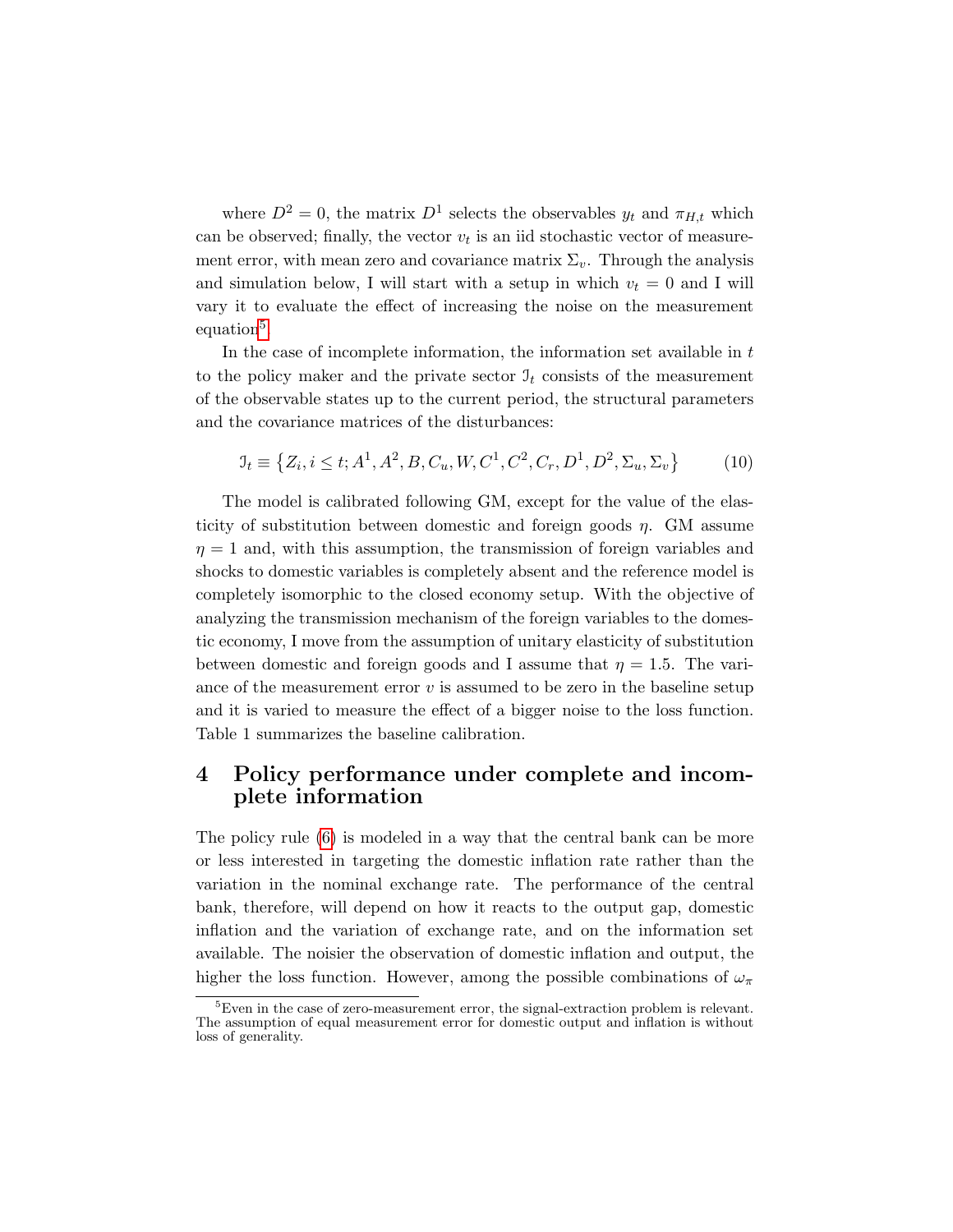| Parameter      | <b>Description</b>                                | Iumerical Value |
|----------------|---------------------------------------------------|-----------------|
|                | Consumption risk aversion                         |                 |
|                | Elasticity of substitution (domestic vs foreign)  | 1.5             |
|                | Elasticity of substitution (differentiated goods) |                 |
| $\alpha$       | Degree of openness                                | 0.4             |
|                | Labor elasticity                                  |                 |
|                | Probability of not adjusting prices               | 0.75            |
|                | Discount factor                                   | 0.99            |
| $\rho_a$       | <b>AR</b> coefficient of technology shock         | 0.66            |
| $\sigma_a$     | Standard deviation of $a$                         | 0.0071          |
| $\rho_{r}$     | AR coefficient of world's interest rate           | 0.8             |
| $\sigma_r$     | Standard deviation of $r^*$                       | 0.01379         |
| $\rho_y$       | <b>AR</b> coefficient of world's output           | 0.86            |
| $\sigma_{y^*}$ | Standard deviation of $y^*$                       | 0.0078          |

Table 1: GM's calibration for the structural parameters of the model

and  $\omega_e$  in [\(6\)](#page-5-2), there is one that makes loss function independent of the information set available. This combination is the exchange rate peg, which corresponds to a pair  $\omega_{\pi} = 0$ ,  $\omega_e = \infty$ . A country that pegs its exchange rate ties its hands and relinquishes the conduct of monetary policy to the foreign counterpart. The monetary authority will prefer an independent monetary policy only if, notwithstanding the incomplete information set available, it yields a loss no larger than an exchange rate peg.

It is possible to find the parameters configuration in the interest rate rule such that a peg performs better than an independent. Figure 1 shows the policymaker's loss under complete information for the family rules in equation [\(6\)](#page-5-2) and if the central bank pegs the exchange rate. From the figure it emerges that the best policy combination is  $[\omega_{\pi} = 2, \omega_e = 0]$ , while for  $[\omega_{\pi} = 1, \omega_e = 0.5]$  the Taylor rule and the peg regime yield the same loss. For most of the values of  $\omega_{\pi}$  and  $\omega_{e}$ , the central bank will find the fixed exchange rate regime a dominated monetary regime and in the case of a Taylor rule that does not react to movements in the exchange rate, the loss function reaches its minimum value. For approximately  $\omega_e = 0.5$  (that corresponds to  $\omega_{\pi} = 1$ ) loss function attains the same value it would have under a peg regime. For values of  $\omega_e > 0.5$  fixing the exchange rate regime yields a lower loss. With the aim of evaluating the performance of different policy rules *vis-à-vis* the exchange rate peg, in figure  $2$  I repeat the same analysis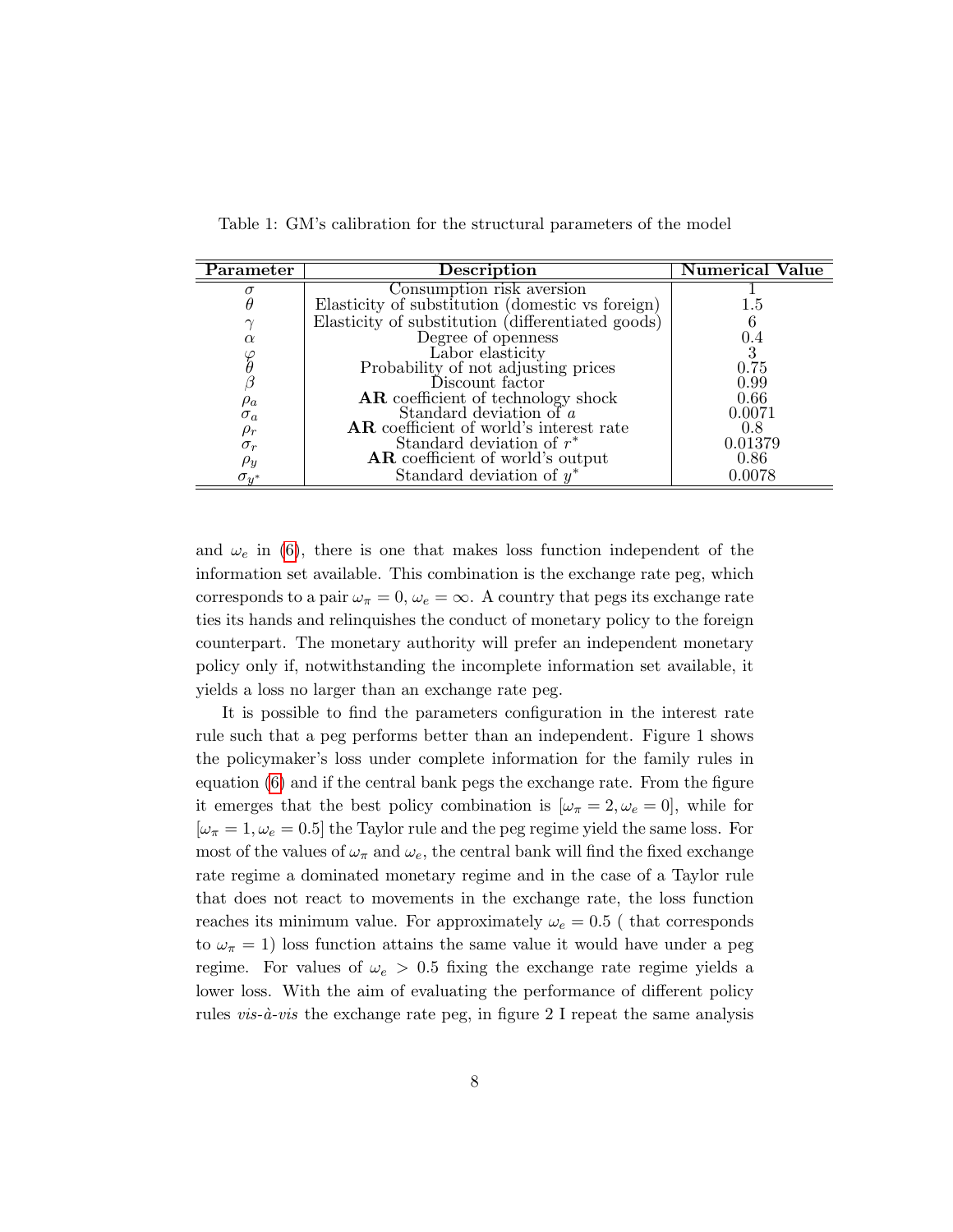done in figure 1, for  $\sigma_v = 0.05, 0.15$ . First, figure 2 shows that the loss function is increasing in the noise attached to the observables, independently of the value that  $\omega_{\pi}$  and  $\omega_e$  have. Second, incomplete information is not a sufficient condition to prefer the fixed exchange rate regime as the preferred policy regime. Interestingly, the same conclusions in terms of combinations of  $\omega_{\pi}$  and  $\omega_e$  hold in the case of incomplete information: only for values of  $\omega_e > 0.5$  the fixed exchange rate regime performs better, while for the rest of parameter configuration a Taylor rule - especially when there is no reaction to the expected exchange rate variation - is the dominating policy rule.



Figure 1: Loss function varying  $\omega_{\pi}$  and  $\omega_e$  and with a fixed exchange rate regime in the full information case. Losses are computed as fraction of fixed exchange rate loss

It is also possible to assess the properties of a pure Taylor rule regime  $(\omega_{\pi} = 2, \omega_e = 0)$ , a mixed Taylor rule regime  $(\omega_{\pi} = 0.5, \omega_e = 0.75)$  and a fixed exchange rate regime by analyzing the impulse response function after a unit innovation in  $a_t$ . For example, Figure 3 shows that, with complete information, the main difference under the two Taylor rules considered is about the dynamic response of the exchange rate, which is stronger if the central bank does not react to the variation in the exchange rate. The extremely opposite reaction, of course, occurs under a fixed exchange rate regime, where the impossibility of lowering the exchange rate in order to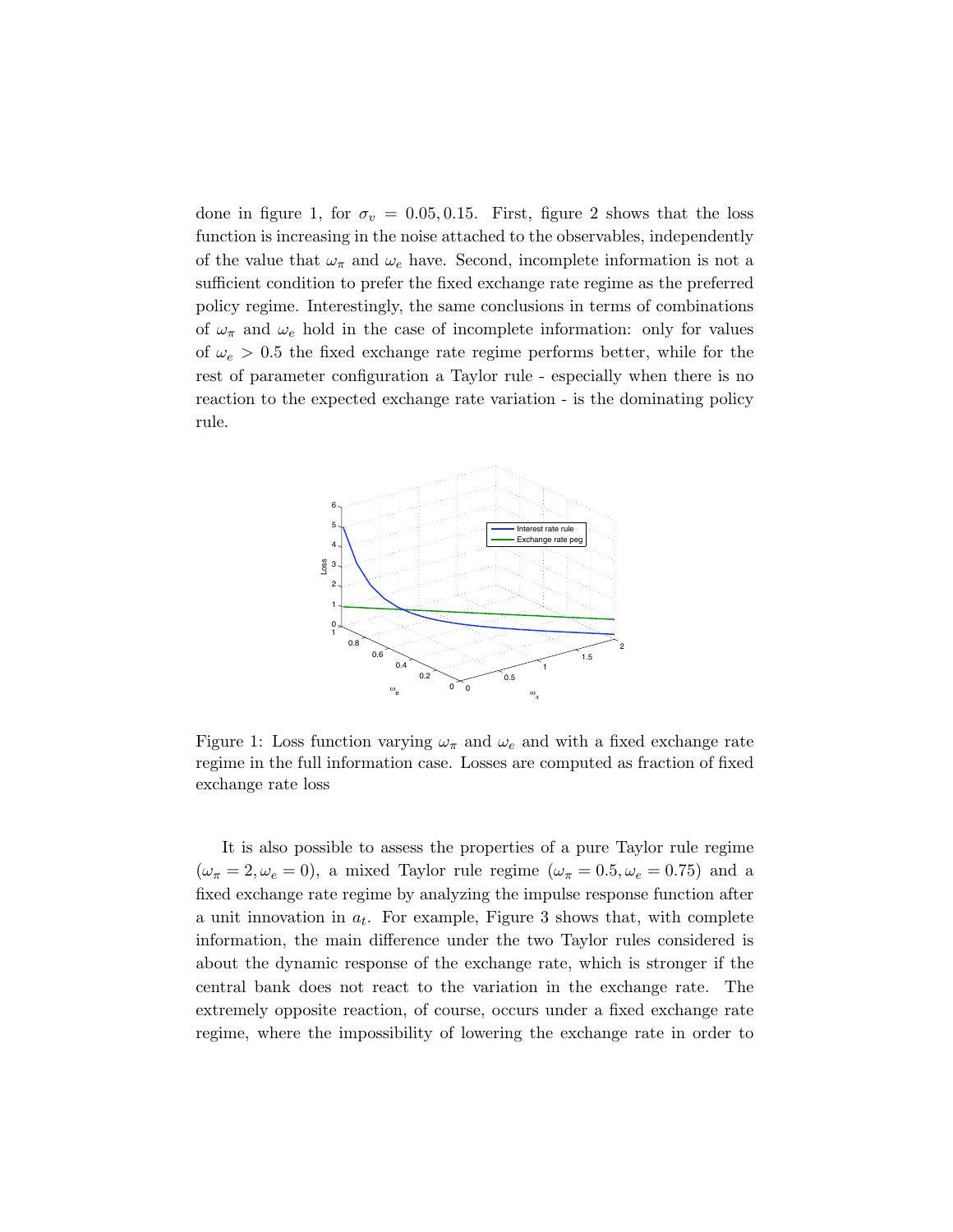

Figure 2: Loss function varying  $\omega_{\pi}$  and  $\omega_e$  and with a fixed exchange rate regime in the incomplete information case. Losses are computed as fraction of fixed exchange rate loss

sustain the expansion in the output makes the output gap very volatile.

If we introduce incomplete information about the state of the economy, the policy rule is independent of the signal-extraction problem, but it will be set in response to the optimal estimate  $X_{t|t}$ . Therefore, the results under complete and incomplete information can be different. When output and the domestic inflation rate are observable with some degree of noise, the policy-maker learns only gradually about the realization of the true shock. Through its effect on the expectation of the state of the economy, imperfect information affects the dynamics of forward-looking variables and also the way the instrument is set up, since the perceived magnitude of the shocks is smaller. Moreover, the incompleteness of information available to the policymaker does not allow to identify with precision what kind of shock actually hits the economy. From the domestic inflation equation, he is facing a signal extraction problem with the aim of distinguishing between a potential output shock from a cost-push shock. In fact, with incomplete information a decrease in domestic inflation can be explained either with a positive supply-shock or with a negative cost-push shock. From figure 4 it is possible to observe that, with incomplete information, the reaction of the exchange rate when the central bank targets both domestic inflation and the variation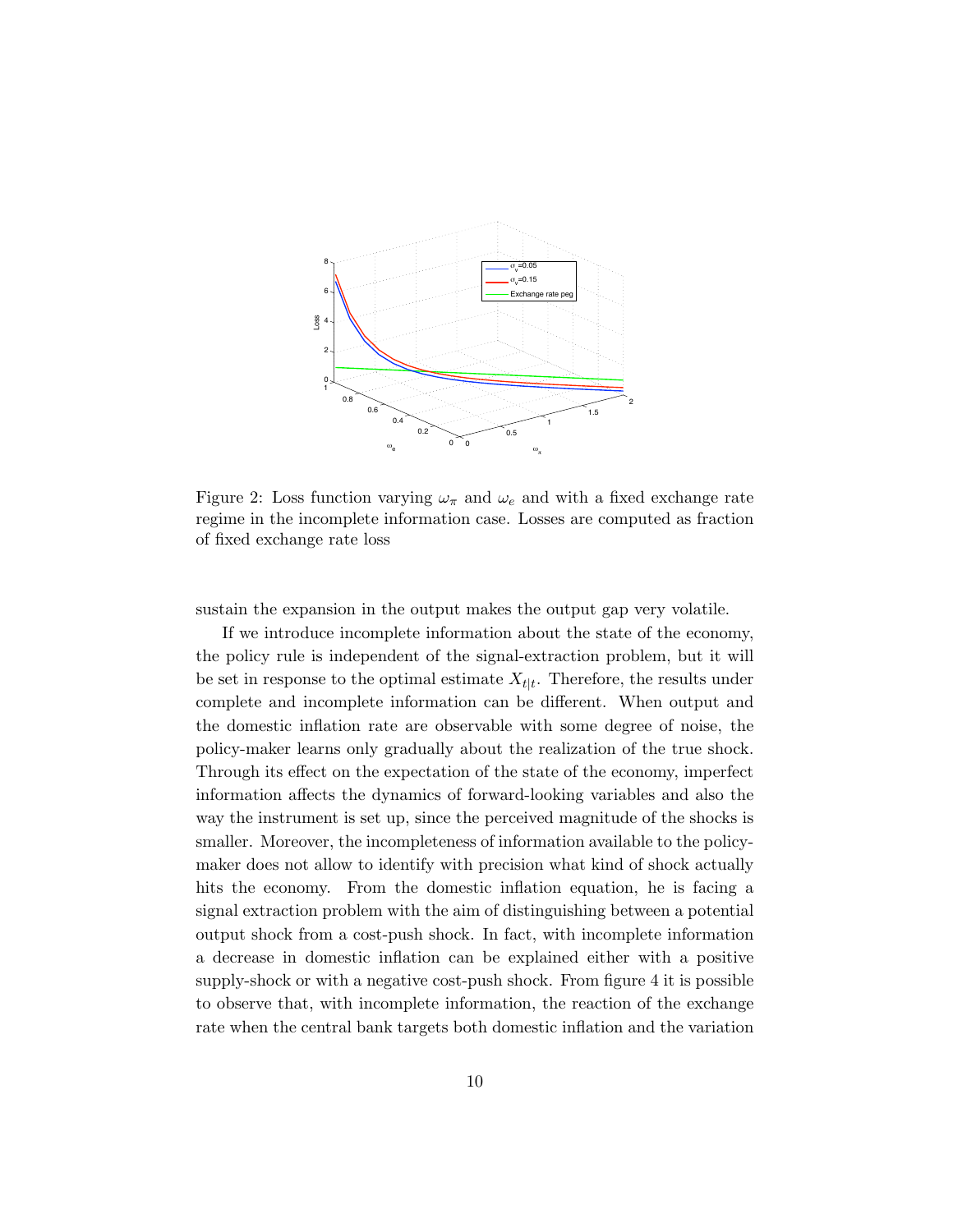

Figure 3: Dynamic responses to a productivity shock in the full information case

of the exchange rate is more muted and it looks similar to the case of the exchange rate peg.

# 5 Concluding remarks

The effect of uncertainty on the conduct of monetary policy has been analyzed mainly in closed economy, through different ways of modeling the degree of uncertainty a policymaker has to face. This paper seeks to determine the performance of simple rules in a new Keynesian DSGE small-open economy model in the case of incomplete information about the state of the economy. Furthermore, assessing the performance of simple rules in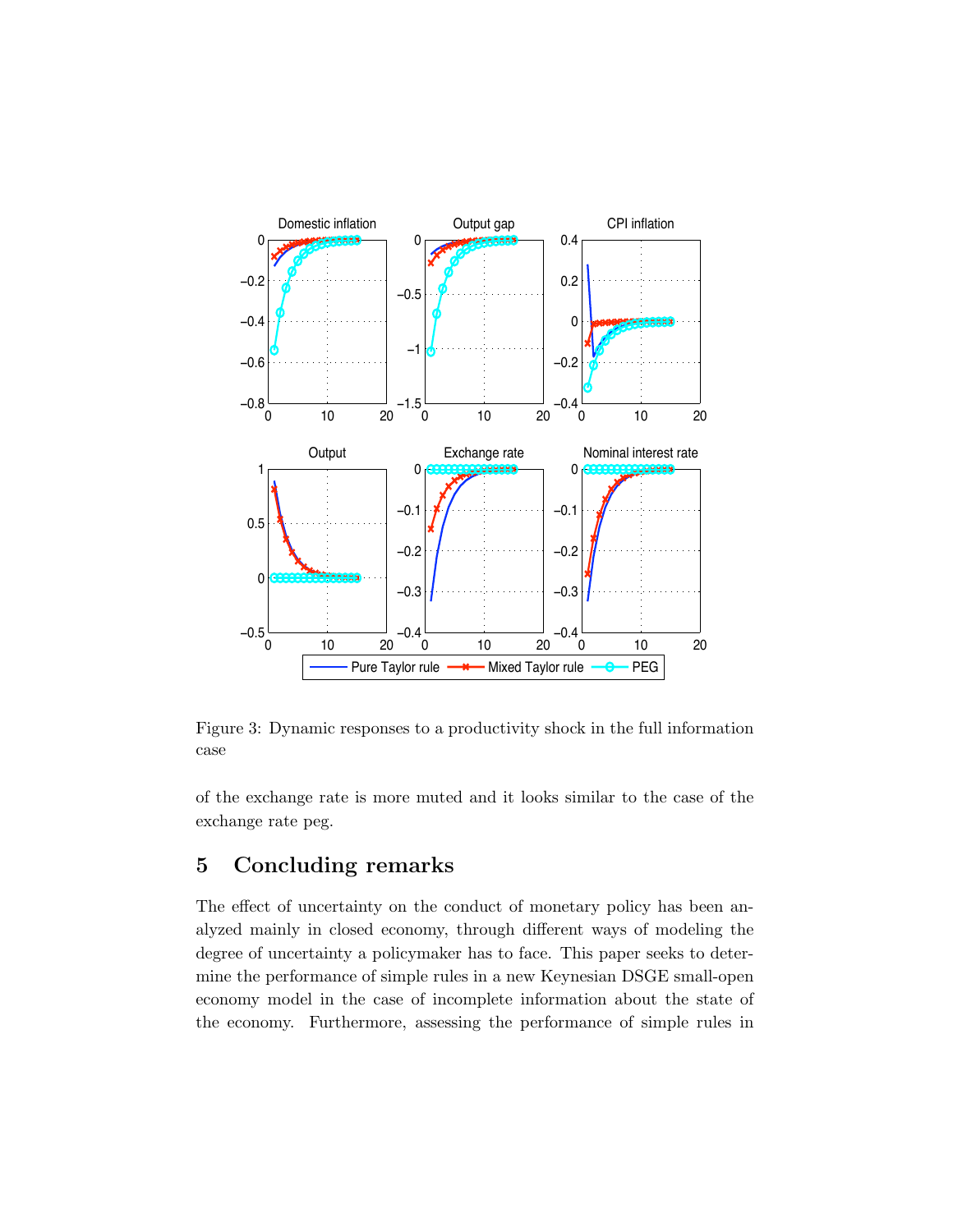

Figure 4: Dynamic responses to a productivity shock with incomplete information

open economy is considered as an implicit test of the relative advantage of choosing a flexible exchange rate system rather than a fixed one, since an exchange rate peg is the simplest policy rule available to the policymaker in open economy.

In a small open economy model with domestic and foreign shocks, I found that there are some combinations of the coefficients in the Taylor rule such that the exchange rate peg is preferable, both with complete and incomplete information set.

The paper can be amended with respect to some aspects. First, since the recent contribution of Benigno and Woodford (2004), it has be shown how a utility-based welfare measure can be derived even without the restrictive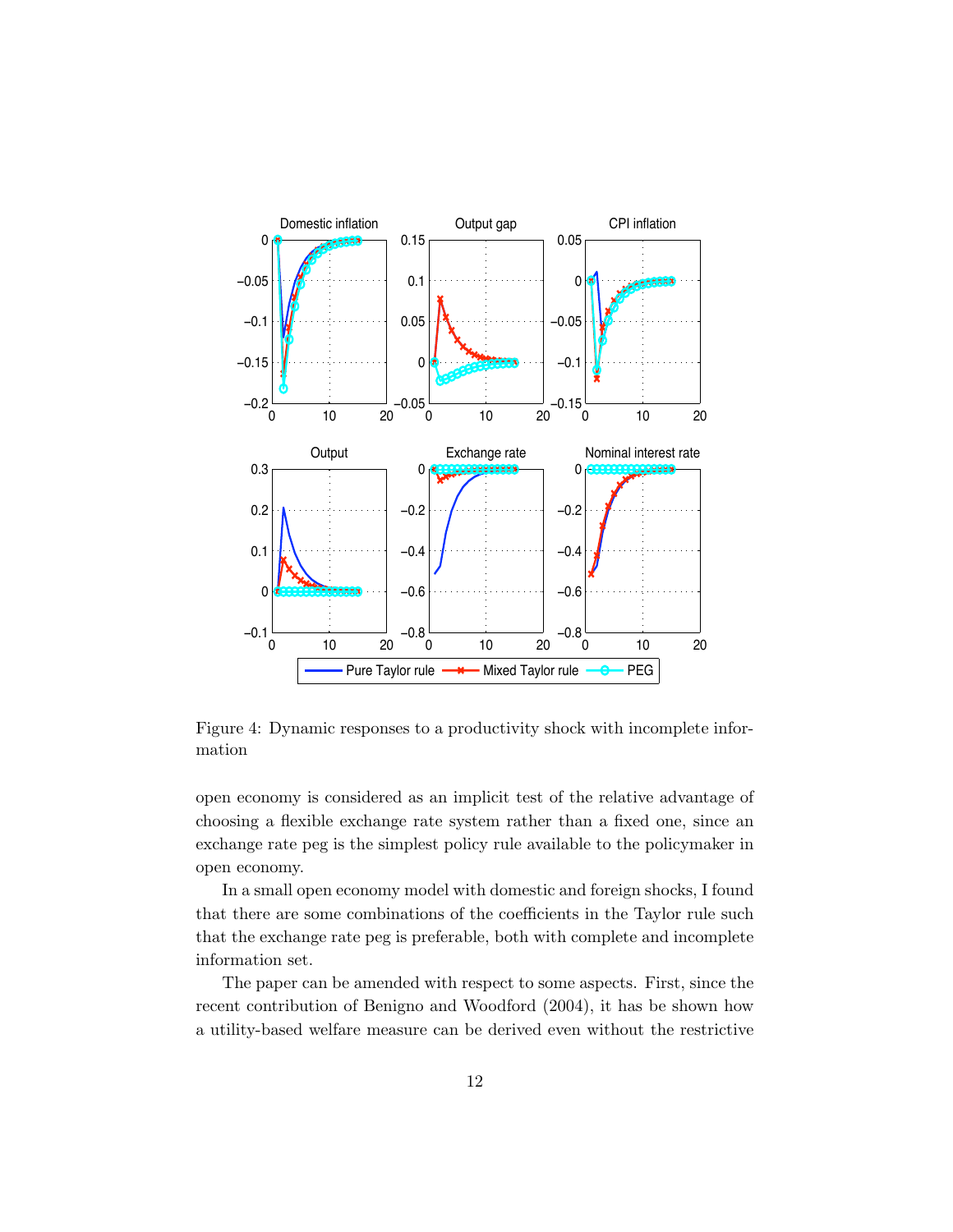assumption of steady state without distortions $6$ . De Paoli  $(2004)$  extends Benigno and Woodford's analysis to the case of a small open economy. To really check the robustness of simple rules, I should run a similar analysis for a more general specification of preferences than the one adopted in the paper. Moreover, I assumed that the commitment to peg the exchange rate is fully credible: This assumption is clearly unrealistic, but once the policymaker can only estimate the true state of economy, he can find it optimal to follow the easiest simple rule in an open economy, i.e. pegging the exchange rate. The need to peg the exchange rate can also lie in the possibility of borrowing credibility from a more credible central bank, as emphasized by Ravenna (2011). These issues are left for future research.

#### References

- [1] Benigno, Gianluca, Pierpaolo Benigno and Fabio Ghironi, (2003). "Interest Rate Rules for Fixed Exchange Rate Regimes", Boston College Working Paper Series 468.
- [2] Benigno, Pierpaolo and Michael Woodford, (2004). "Inflation Stabilization and Welfare: The Case of a Distorted Steady State", NBER Working Paper No 10838.
- [3] Berger, Wolfram, (2006). "The choice bewteen fixed and flexible exchange rates: Which is the best for small open economy?", Journal of Policy Modeling, 28, pp.371-385.
- [4] Brainard, William, (1967). "Uncertainty and the Effectiveness of Policy", American Economic Review 57, 411-425.
- [5] De Paoli, Bianca, (2009). "Monetary Policy and Welfare in a Small Open Economy", Journal of International Economics, 77(1), pp.11-22.
- [6] Ehrmann, Michael and Frank Smets, (2003). "Uncertain potential output: implications for monetary policy", Journal of Economic Dynamics and Control, 27, pp. 1611-1638.

<span id="page-13-0"></span><sup>&</sup>lt;sup>6</sup>More precisely, the absence of distorsions in the steady state is guaranteed via an output subsidy which offsets the steady state distorsions that would otherwise result from the market power on the part of the producers of differentiated goods.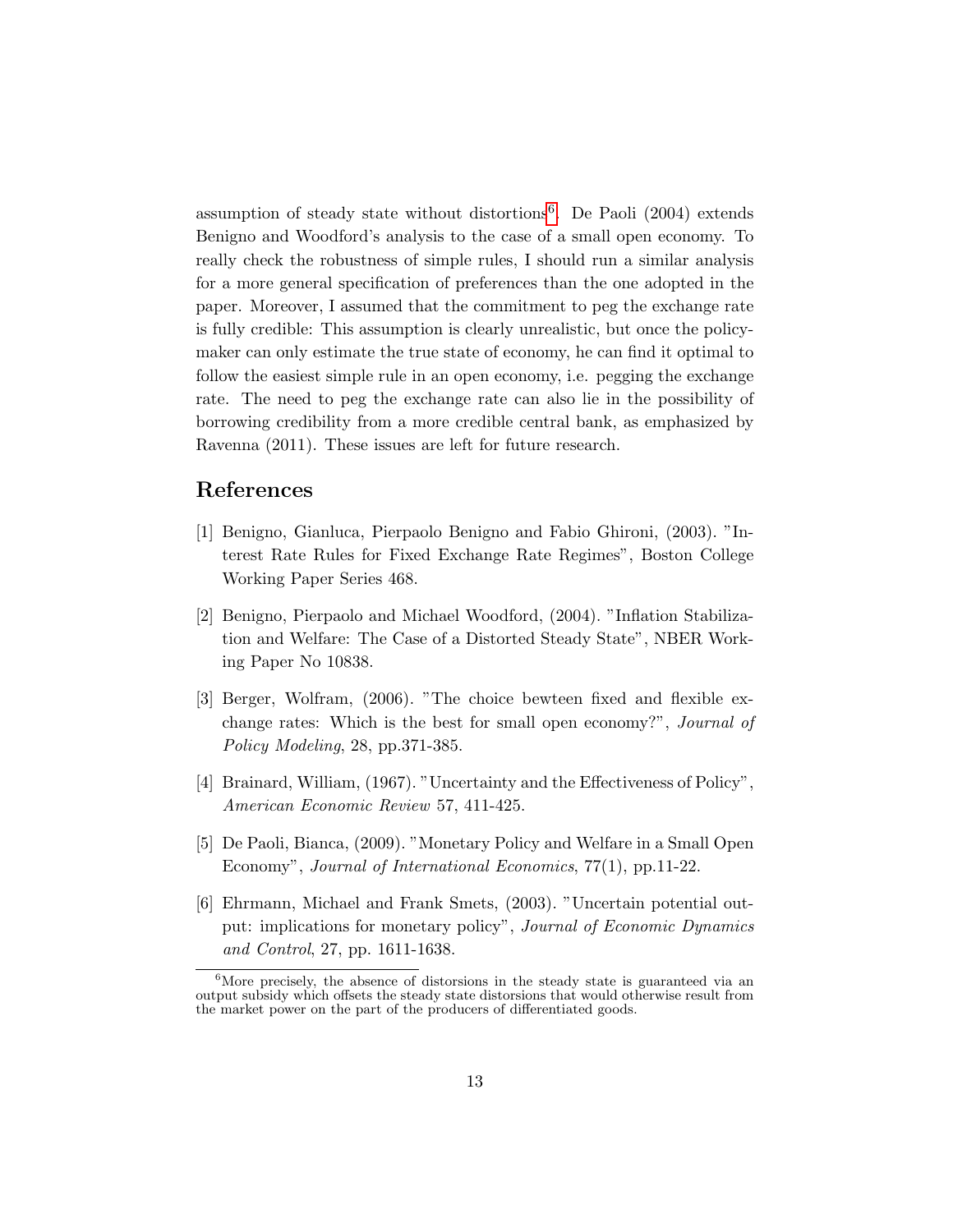- [7] Clarida, Richard, Jordi Galí and Mark Gertler, (1999). "The Science of Monetary Policy: A New Keynesian Perspective", Journal of Economic Literature, 37(4), pp.1661-1707.
- [8] Clarida, Richard, Jordi Galí and Mark Gertler, (2001). "Optimal Monetary Policy in Open versus Closed Economies: An Integrated Approach", The American Economic Review, 91(2), pp. 248-252.
- [9] Clarida, Richard, Jordi Gal´ı and Mark Gertler, (2002). "A Simple Framework for International Monetary Policy Analysis", Journal of Monetary Economics, 49(5), pp. 879-904.
- [10] Galí, Jordi, (2001). "New Perspectives on Monetary Policy, Inflation and the Business Cycle", mimeo.
- [11] Galí, Jordi and Tommaso Monacelli, (2005). "Optimal Monetary Policy and Exchange Rate Volatility in a Small Open Economy Model", Review of Economic Studies, 72(3), pp. 707-734.
- [12] Gerali, Andrea and Francesco Lippi, (2002). "Optimal Control and Filtering in Linear Forward-Looking Economies: A Toolkit", mimeo, Bank of Italy.
- [13] Giavazzi, Francesco and Marco Pagano, (1988). "The Advantage of Tying One's Hands", European Economic Review, 32, pp. 1055-1082.
- [14] Leitemo, Kai and Ulf Söderstrom, (2005). "Simple monetary policy rules and exchange rate uncertainty", Journal of International Money and Finance, pp. 481-507.
- [15] Levin, Andrew, Wieland Volker and John C. Williams, (2003). "The Performance of Forecast-Based Monetary Policy Rules Under Model Uncertainty", The American Economic Review, 93(3), pp. 622-645.
- [16] Levin, Andrew and John C. Williams, (2003). "Robust monetary policy with competing reference models", Journal of Monetary Economics, 50, pp. 945-975.
- [17] Monacelli, Tommaso, (2003). "Into the Mussa Puzzle: Monetary Policy Regimes and the Real Exchange Rate in a Small Open Economy", mimeo.